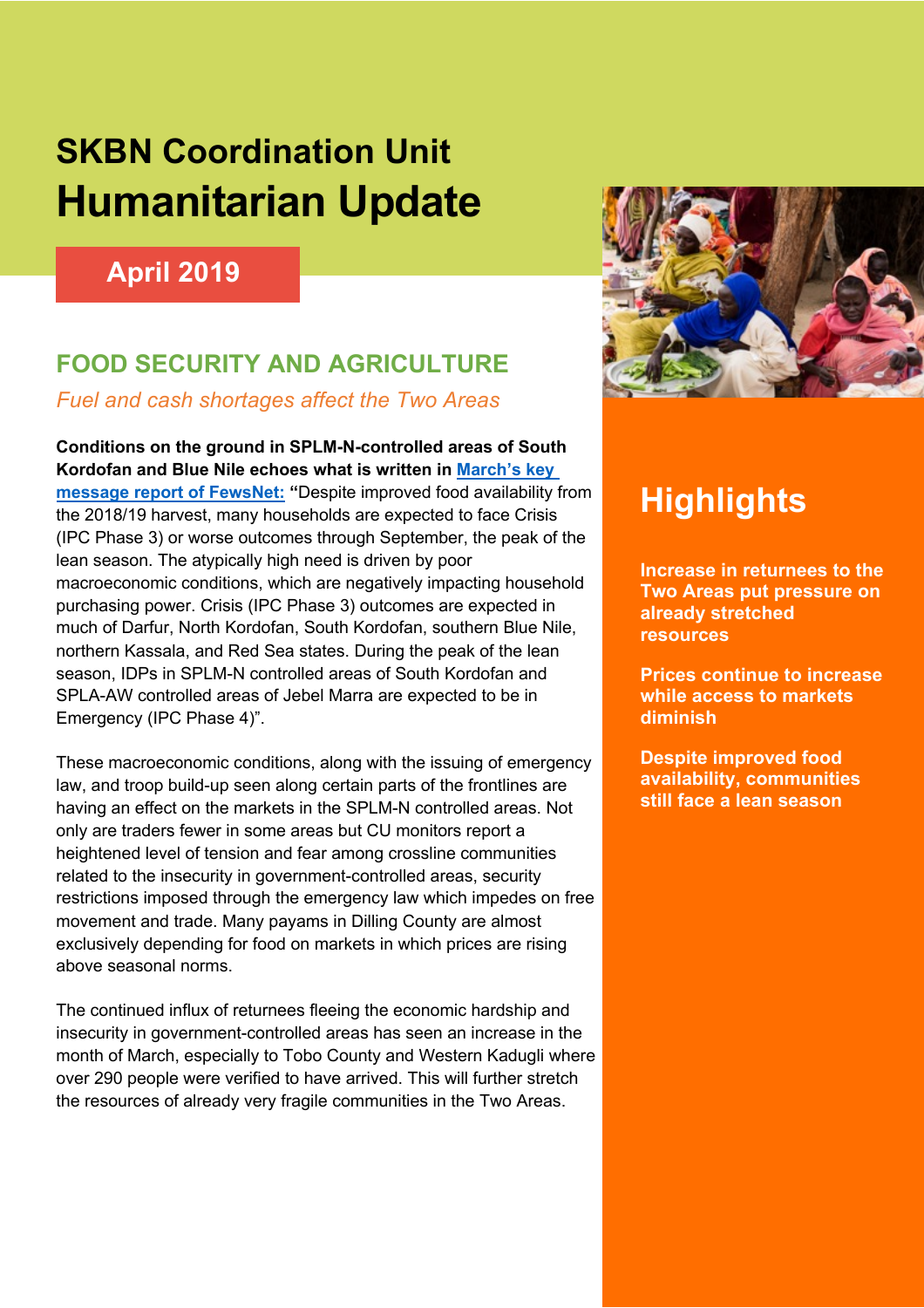The FAO report March 2019 further describes the situation in Sudan: "Despite an above-average harvest, the strong depreciation of the national currency as well as high production and transports cost limited or more than offset the downward pressure on prices and kept them at record or near- record levels".

Price increases have also been seen in Umdorein and Delami county of the Central Region in the month of March. Specific payams in Umdorein and Tobo County reported poor yields after the main harvest due to poor rainfall and pest encountered last year.

A lack of good livestock pasture is another challenge in Dilling County. As reported in the FSMU quarterly report, the share of households lacking food stocks is up from figures reported in 2018. In Western Jebels, the share of households entirely lacking food stocks increased from 38 percent in January 2018 to 46 percent in January 2019. The situation is especially critical in Dilling and Lagawa counties. "Nearly 50 percent of Lagawa households reported no food stocks in January 2019 compared to 26 percent in January 2018", noted FSMU.

Throughout Blue Nile, the general food security outlook is not good, and a very lean season is expected this year, exacerbated by communities not planting in 2018, due to a lack of seeds. Sorghum is already no longer available in Moguf market, which is the only available market for communities continuing to grow in the Hilla Jadid/Khor Hassan area, at least four hours walk from Moguf. People continue to return to this area from nearby Ethiopia, but the area remains isolated due to its poor road conditions and insecurity related to its proximity to the front line.

## **HEALTH**

### *Dietary constraints and food insecurity continue to drive malnutrition, diseases*

The number of malnutrition cases reported to the hospital in Western Jebels was over 50 last month. Watery diarrhea and high numbers of skin infections have also been reported in the last month. Goiter cases continue to be reported in this area, which points to ongoing severe dietary constraints. Reports continue to come in of complicated deliveries in Blue Nile. With no emergency care available complicated pregnancies very often result in the death of the mother or child, often both.

## **ANIMAL HEALTH**

### *Access to pastures*

Access to pastures for livestock is continuously constrained by insecurity. including from cattle raids which create fear in communities. These factors combined with and dry season water shortages work together to disturb not only grazing patterns but also livestock health. No disease outbreak in livestock was reported in March. However, considerable numbers of poultry reportedly died of an unidentified disease in most counties of the Central region of South Kordofan.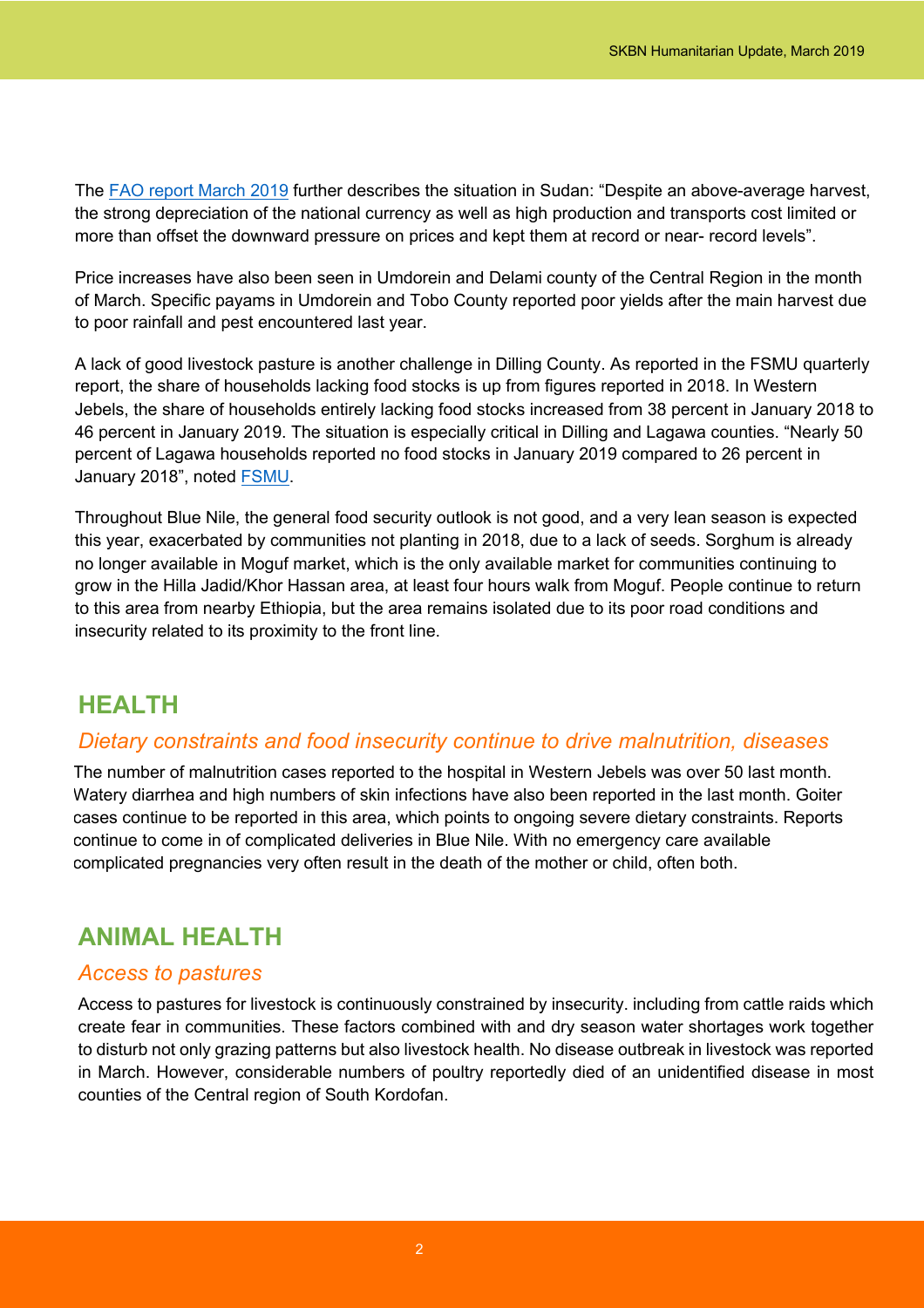### **WASH**

### *With insufficient water, sources are shared everywhere*

The lack of water is a major challenge in all counties in South Kordofan and Blue Nile, with most natural water bodies having dried up. People water their animals around the boreholes and share water sources. It was at a shared water source in Heiban County where an antipersonnel landmine exploded on 20<sup>th</sup> March<sup>1</sup>.A recent mission to the hard-to-access areas of Kau Nyaro and Warni showed the desperate need of communities for safe drinking water. There are no health facilities or schools in this area of South Kordofan.

In Blue Nile, the same challenge persists. Currently, waiting lines of 12 hours or longer are common. Where boreholes don't exist, natural water sources are shared between livestock and people, creating a health risk.

## **EDUCATION**

#### *Schools in session; huge gaps in required materials*

The transition rate to secondary school is very low (below 20%) in South Kordofan. Females accounted for 49% in primary schools, 40% in secondary schools and 25% in teacher training institutes. The lower enrolment and retention rates of girls are due to a high demand for their services in household chores, early pregnancies, marriage, and lack of sanitary towels. Schools in both South Kordofan lacks educational materials, trained teachers and textbooks. The need for vocational institutes cannot be underestimated given the high dropout and unemployment rate in the region. In Blue Nile, no secondary school exist, and primary schools are not sufficiently meeting the needs with untrained teachers and insufficient materials. Too many areas only have schools under trees.

## **SECURITY AND PROTECTION**

#### *Military build-up and widespread incidents of cattle raiding*

The security situation was fragile in March. Antonov fly-overs have been increasing overall, with sightings every day between March 18 to 22, for instance, again on March 25<sup>th</sup> and fly-overs across Moguf were heard on March 26 and 27 approaching from the direction of Asosa in Ethiopia.

Sudan Armed Forces military buildup is growing again along the frontlines, especially in Western Jebels and in Blue Nile. This, along with several incidents of cattle raiding, contributes to local insecurity.

On the 5<sup>th</sup> of March more than 60 huts burned down in a cooking fire incident in Benamo village, Yabus in which 18 households lost everything. This village suffered losses in January in another fire incident in which 8 newly constructed school structures burned down.

<sup>&</sup>lt;sup>1</sup> See Flash Update 1 the CU released on email on April 4<sup>th</sup>, 2019